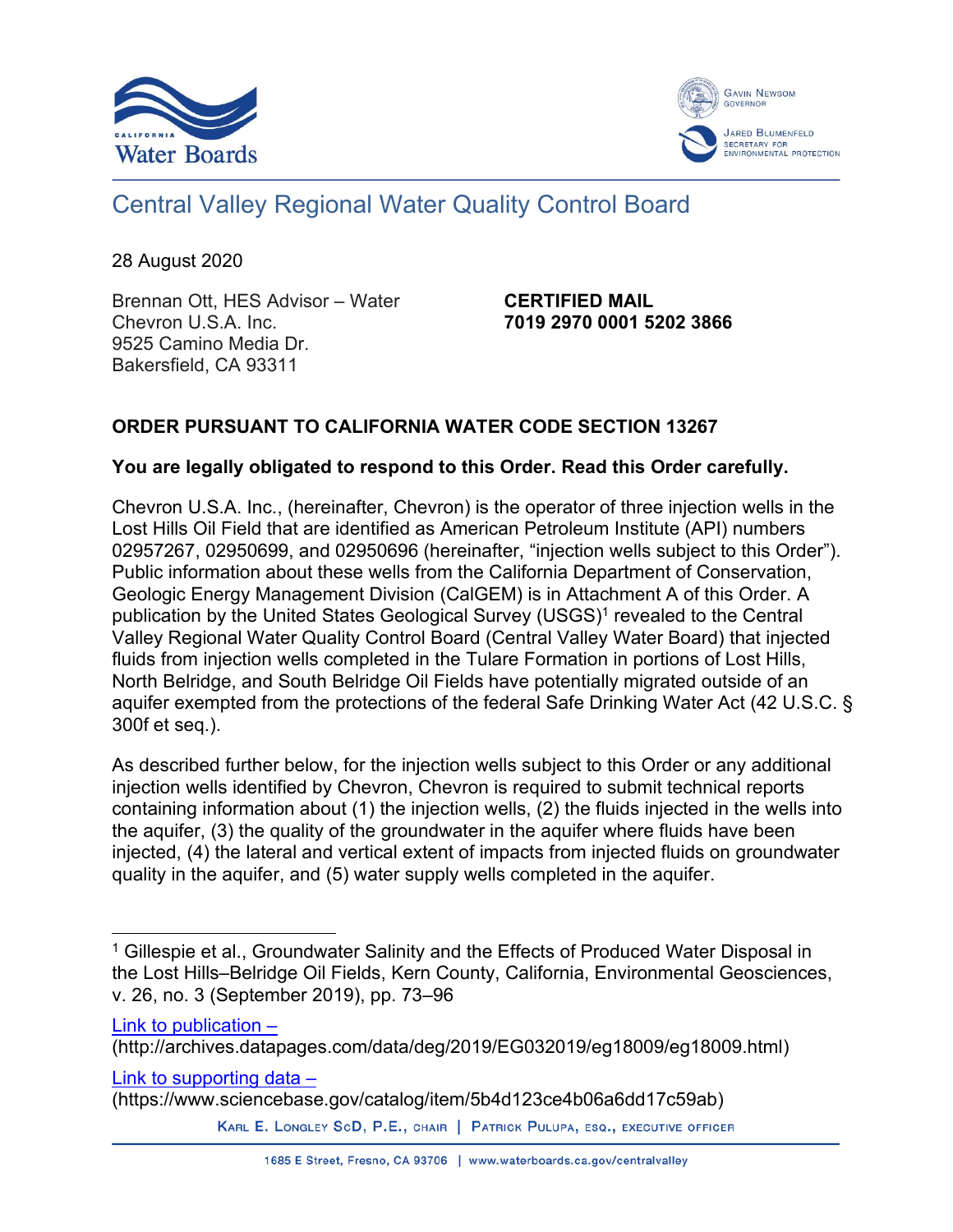The Central Valley Water Board's authority to require technical reports derives from section 13267 of the California Water Code, which specifies, in part, that:

*(a) A regional board...in connection with any action relating to any plan or requirement authorized by this division, may investigate the quality of any waters of the state within its region.*

*(b)(1) In conducting an investigation specified in subdivision (a), the regional board may require that any person who has discharged, discharges, or is suspected of having discharged or discharging, or who proposes to discharge waste within its region…that could affect the quality of waters within its region shall furnish, under penalty of perjury, technical or monitoring program reports which the regional board requires. The burden, including costs, of these reports shall bear a reasonable relationship to the need for the report and the benefits to be obtained from the reports. In requiring those reports, the regional board shall provide the person with a written explanation with regard to the need for the reports, and shall identify the evidence that supports requiring that person to provide the reports.*

The Central Valley Water Board is concerned about the potential threat to human health and potential impacts to water quality posed by the migration of injected fluids into a non-exempt aquifer that may be suitable for drinking water supply and other beneficial uses. Given the report cited above, this Order is designed to assess the cause of the migration to be sure it has adequately been resolved and any water quality impacts addressed. The technical information and reports required by this Order are necessary to assess the potential threat to human health and potential impacts to water quality. Information regarding the use of these wells and the materials injected is within Chevron's control. The need to understand the potential threat to human health and potential impacts to water quality justifies the need for the information and reports required by this Order. Based on the nature and possible consequences of the discharges of waste, the burden of providing the required information, including reporting costs, bears a reasonable relationship to the need for the report, and the benefits to be obtained. Chevron is required to submit this information and reports because it is the operator of the injection wells subject to this Order. If Chevron and its predecessors in interest have never injected fluids into the injection wells subject to this Order, please advise Central Valley Water Board staff of this in writing as soon as possible.

#### **Under the authority of California Water Code section 13267, the Central Valley Water Board hereby orders Chevron U.S.A. Inc., to:**

1. By 30 October 2020, submit a technical report in the form of a work plan that describes proposed tasks and time schedule to be completed to investigate the lateral and vertical extent of impacts to groundwater quality in the aquifer(s) from the injection of fluids in the injection wells subject to this Order or any additional injection wells identified by Chevron. Chevron shall implement approved tasks in accordance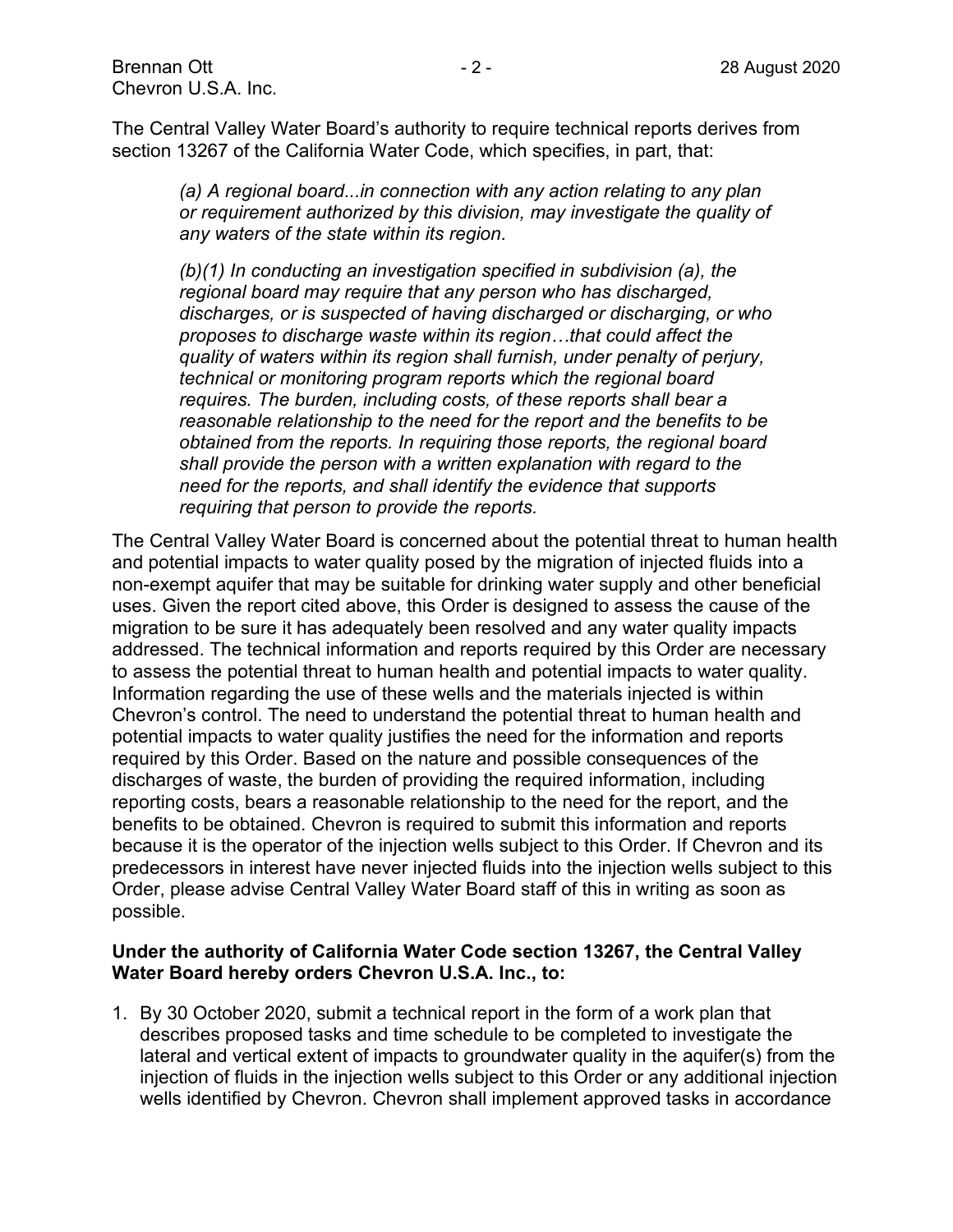with the time schedule approved by the Executive Officer, as described in more detail below.

- 2. By 20 November 2020, for the injection wells subject to this Order or any additional injection wells identified by Chevron, submit a technical report that contains the following information:
	- a. Identification of any injection wells completed within the Tulare Formation that are owned and/or operated by Chevron that are not identified in Attachment A; including any injection wells that are considered to be active, idle, plugged and abandoned, or wells that were converted from an injection well.
	- b. For the fluids being injected into the injection wells an analysis of a representative sample of those fluids in accordance with the water quality analysis and reporting requirements contained in Attachment B to this Order.
	- c. Historical chemical analyses of the fluids injected into each injection well.
	- d. Analytical data for groundwater samples collected from the injection zone(s) in each of the injection wells.
	- e. Representative formation pressure data collected from the injection zone(s) in each of the injection wells.
	- f. A list and location map of all water supply wells within three miles of any injection well.
	- g. Information for each identified water supply well, including the well owner name and contact information; type of well (i.e., domestic, irrigation, industrial, etc.); whether any of the water is used for domestic purposes; status (i.e., active, idle, etc.); well construction; borehole geophysical logs; and all analytical results for any water sample(s) collected from each water supply well. Notify Central Valley Water Board staff within 24 hours upon determination that any water supply well information cannot be obtained from the California Department of Water Resources because it is confidential.
	- h. For each injection well, provide the following information. The information for items A-P shall be in spreadsheet format, labeled with the capital letters indicated. The information for items Q-T shall be in attachments:
		- A. The name of the owner and/or operator of the injection well;
		- B. API number for the injection well;
		- C. Injection well name and number;
		- D. Name of the field in which the injection well is located;
		- E. County in the which the injection well is located;
		- F. Latitude and Longitude (decimal degrees) of well head location;
		- G. Latitude and Longitude Datum, indicate "1" for North American Datum of 1983 or "2" for North American Datum of 1927;
		- H. Elevation and datum of the well head (feet above mean sea level);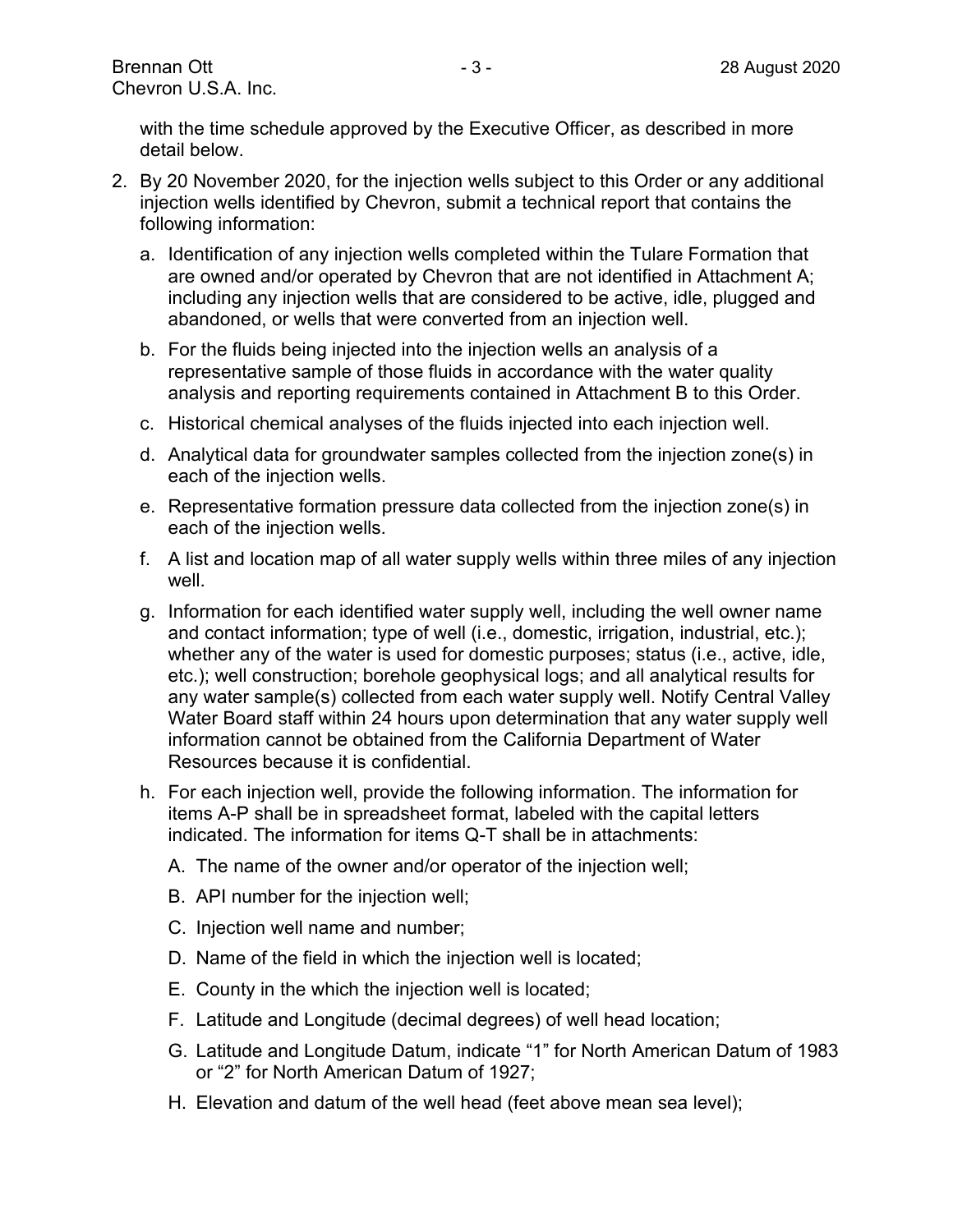- I. Injection well total depth (feet);
- J. Top injection depth (feet);
- K. Formation/Zone name at top injection depth;
- L. Bottom injection depth (feet);
- M. Formation/Zone name at bottom injection depth;
- N. Date injection started in the well (Day/Month/Year, xx/xx/xxxx);
- O. Total injection volume in barrels from the date injection began through 31 August 2020;
- P. Total injection volume in barrels for the 12-month period from 1 September 2019 through 31 August 2020;
- Q. Well construction diagram including all perforations, annular material, and seals;
- R. A description of the sources of fluid injected;
- S. The data maintained in compliance with California Code of Regulations, title 14, section 1724.10, subdivision (h); and,
- T. Documentation associated with each mechanical integrity test undertaken to comply with California Code of Regulations, title 14, section 1724.10, subdivision (i).

The technical reports and information required by items 1 and 2 above must be uploaded to the [State Water Resources Control Board's \(State Water Board's\) Geotracker](https://geotracker.waterboards.ca.gov/esi/login.asp)  [database](https://geotracker.waterboards.ca.gov/esi/login.asp) (https://geotracker.waterboards.ca.gov/esi/login.asp) in an electronic format that follows the [requirements of California Code of Regulations, title 23, section 3893](http://www.waterboards.ca.gov/ust/electronic_submittal/docs/text_regs.pdf) (http://www.waterboards.ca.gov/ust/electronic\_submittal/docs/text\_regs.pdf). Central Valley Water Board staff has provided, in Attachment A, a unique GeoTracker identifier (Global ID number). Your state-certified laboratory will need the assigned Global ID number to upload to GeoTracker the certified analytical results for each well. GeoTracker upload instructions are also provided in Attachment A.

Based on the information submitted in the work plan and/or technical report, additional information or action may be required.

All required technical information must be submitted to the attention of:

Alex Olsen Central Valley Water Board 1685 E Street Fresno, CA 93706

In addition, all information is to be copied to CalGEM, to the attention of:

Uduak-Joe Ntuk, State Oil and Gas Supervisor Department of Conservation, Geologic Energy Management Division 801 K Street Sacramento, CA 95814-3500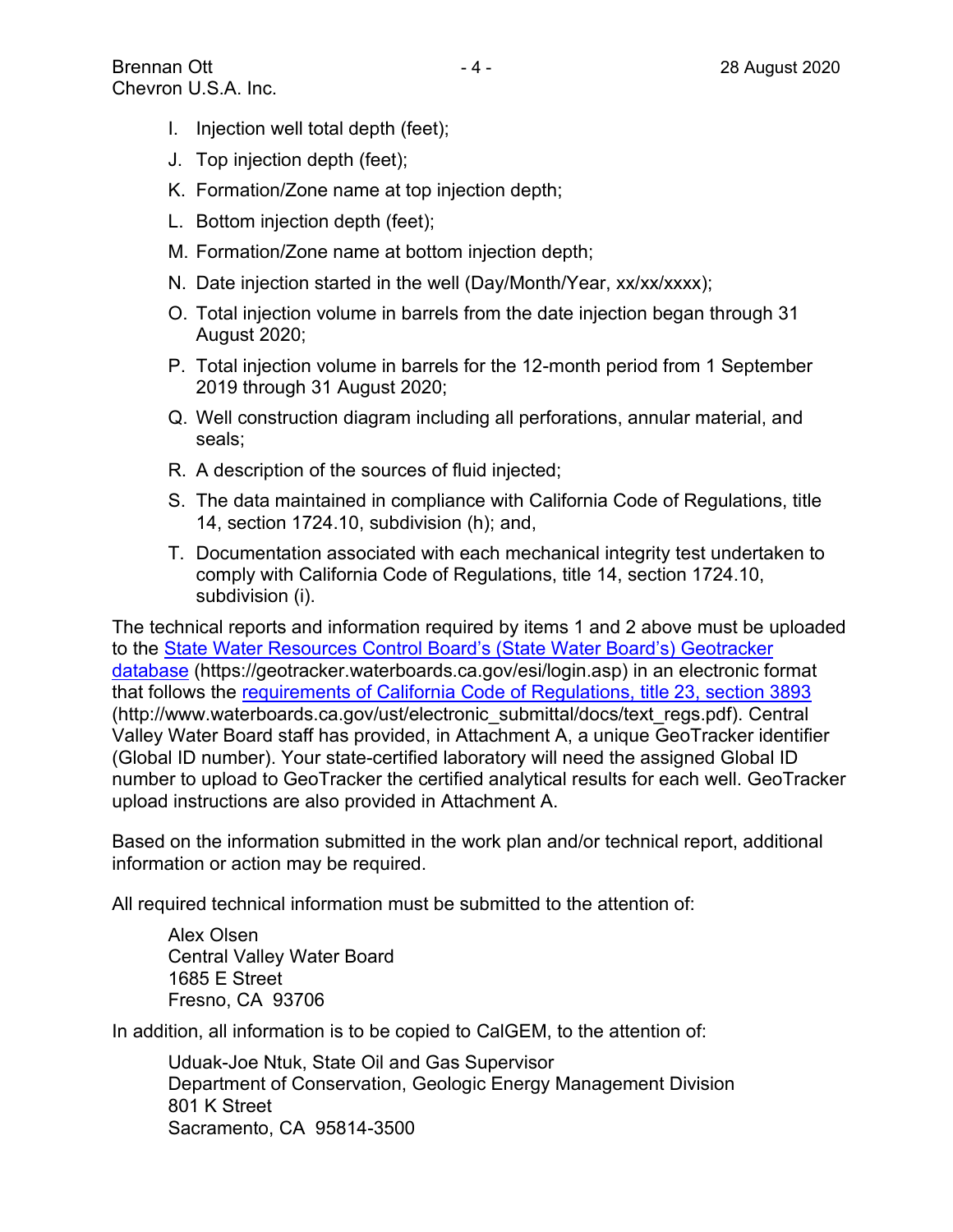Brennan Ott - 5 - 28 August 2020 Chevron U.S.A. Inc.

Submissions pursuant to this Order need to include the following statement signed by an authorized representative of Chevron:

*"I certify under penalty of law that I have personally examined and am familiar with the information submitted in this document and all attachments and that, based on my inquiry of those individuals immediately responsible for obtaining the information, I believe that the information is true, accurate, and complete. I am aware that there are significant penalties for submitting false information, including the possibility of fine and imprisonment."*

Please note that the information produced in response to this Order will be used to ascertain the extent of the migration, as well as the impacts and any necessary remedial actions. Investigative orders are iterative in nature, and subsequent orders may be narrower and more precise in scope.

All technical reports and time schedules required herein are subject to the approval of the Executive Officer. The failure to furnish the required reports by the due dates herein or in a time schedule approved by the Executive Officer, or the submission of a substantially incomplete report or false information, is a misdemeanor, and may result in additional enforcement actions, including issuance of an Administrative Civil Liability Complaint pursuant to California Water Code section 13268. Liability may be imposed pursuant to California Water Code section 13268 in an amount not to exceed one thousand dollars (\$1,000) for each day in which the violation occurs.

In accordance with California Business and Professions Code sections 6735, 7835, and 7835.1, engineering and geologic evaluations and judgments shall be performed by or under the direction of registered professionals competent and proficient in the fields pertinent to the required activities. All technical reports specified herein that contain workplans for investigations and studies, that describe the conduct of investigations and studies, or that contain technical conclusions and recommendations concerning engineering and geology shall be prepared by or under the direction of appropriately qualified professional(s), even if not explicitly stated. Each technical report submitted by the Discharger shall bear the professional's signature and stamp.

Any person aggrieved by this Order of the Central Valley Water Board may petition the State Water Board to review the action in accordance with California Water Code section 13320. The State Water Board must receive the petition by 5:00 p.m., within 30 days after the date of this Order, except that if the thirtieth day following the date of this Order falls on a Saturday, Sunday, or state holiday, the petition must be received by the State Water Board by 5:00 p.m. on the next business day. [Copies of the law and regulations, and](http://www.waterboards.ca.gov/public_notices/petitions/water_quality/index.shtml)  instructions [applicable to filing petitions](http://www.waterboards.ca.gov/public_notices/petitions/water_quality/index.shtml) are available at the State Water Board's Website or will be provided upon request

(http://www.waterboards.ca.gov/public\_notices/petitions/water\_quality/index.shtml).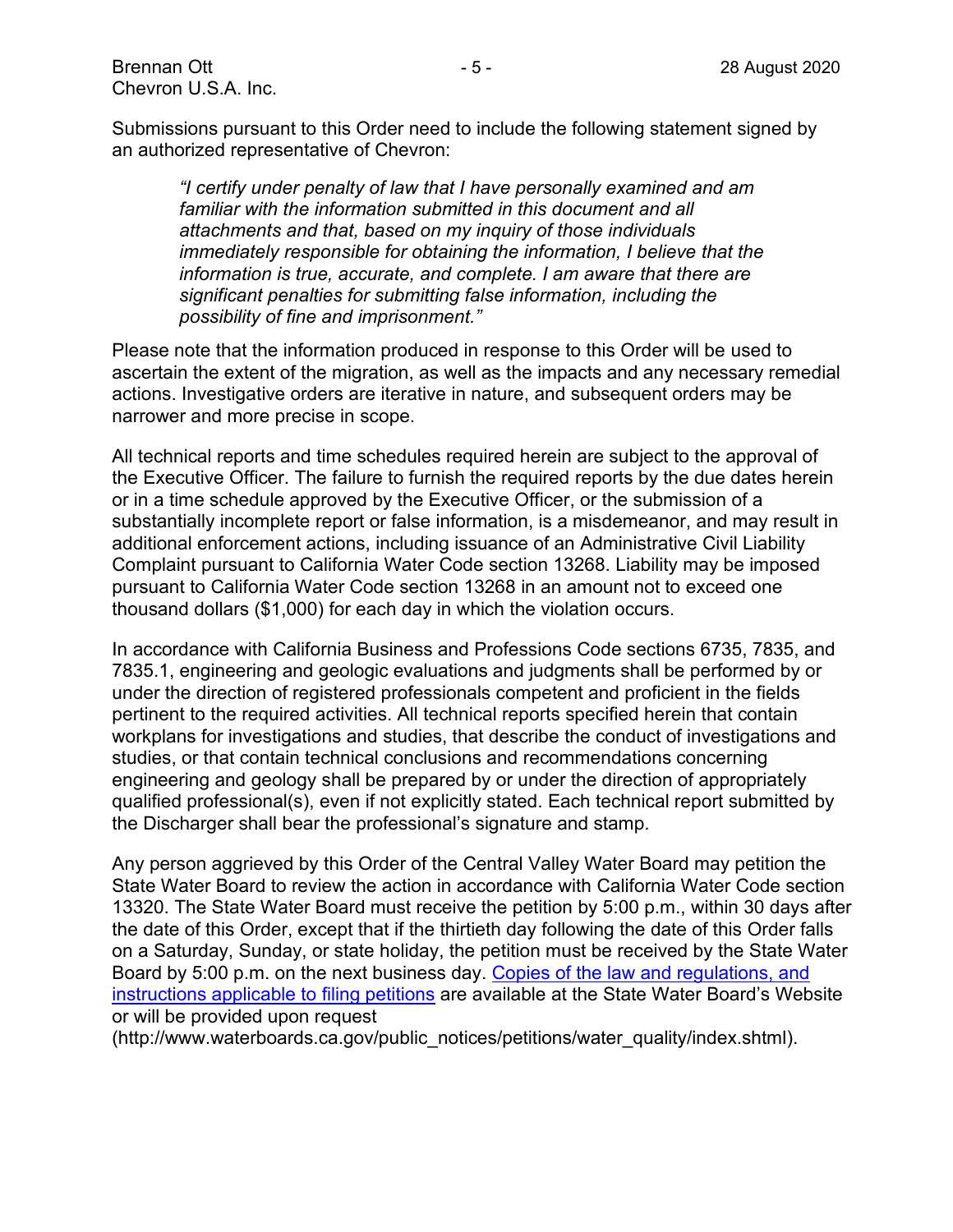Any questions regarding this matter should be directed to Alex Olsen at (559) 445-6076 or at [Alex.Olsen@waterboards.ca.gov](mailto:Alex.Olsen@waterboards.ca.gov).

*Original Signed by Clay L. Rodgers for:* Patrick Pulupa Executive Officer

Enclosure: Attachment A, Information about the Injection Wells Subject to this Order, Assigned GeoTracker Global Identification Numbers, and GeoTracker Upload Instructions

Attachment B, Water Quality Sampling, Analysis and Reporting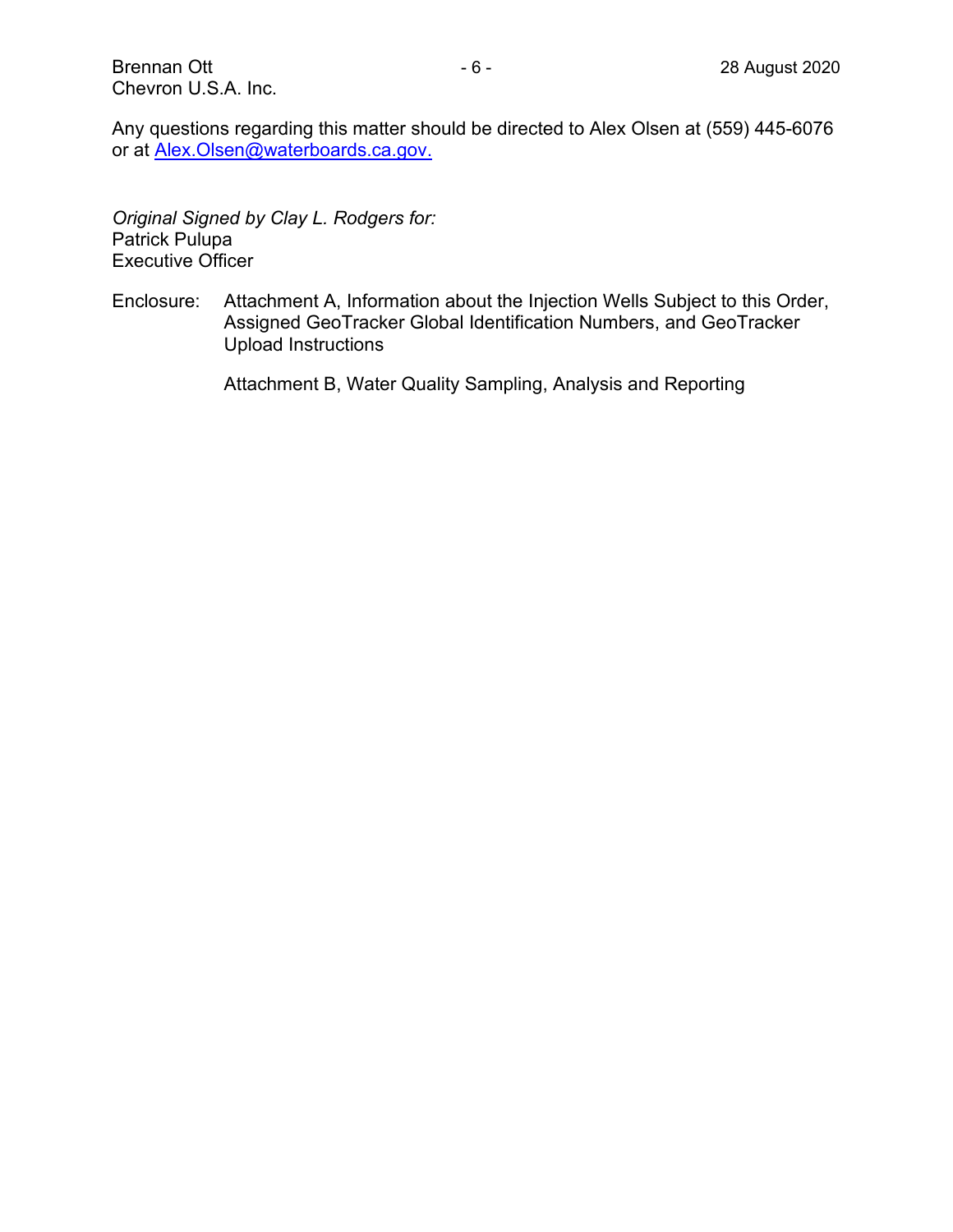## ATTACHMENT A

## Information about the Injection Wells Subject to this Order and Assigned GeoTracker Global Identification Number

## **Table 1- Assigned GeoTracker Global ID Number- T10000016012**

| <b>Injection Well</b><br><b>API No.</b> | <b>Well Designation</b> | Latitude    | Longitude     |
|-----------------------------------------|-------------------------|-------------|---------------|
| 02957267                                | $2-4B$                  | 35.62534714 | -119.74149323 |
| 02950699                                | $5-3B$                  | 35.64102936 | -119.75492096 |
| 02950696                                | $3 - 2$                 | 35.64282990 | -119.76445007 |

## [GeoTracker Upload Instructions](https://www.waterboards.ca.gov/ust/electronic_submittal/)

(https://www.waterboards.ca.gov/ust/electronic\_submittal/)

Work plans, and technical reports and associated data shall be uploaded in an electronic format compatible with the State's GeoTracker system. To begin the process:

- Log in or create a password
- Claim your site(s) (i.e. global ID)
- Add field point name(s)

• Upload the following: -Work plan/Technical report and associated data (GeoReport) -Laboratory report (EDF) -Site Maps (GeoMAP)

For more information, contact the GeoTracker Help Desk at Geotracker@waterboards.ca.gov.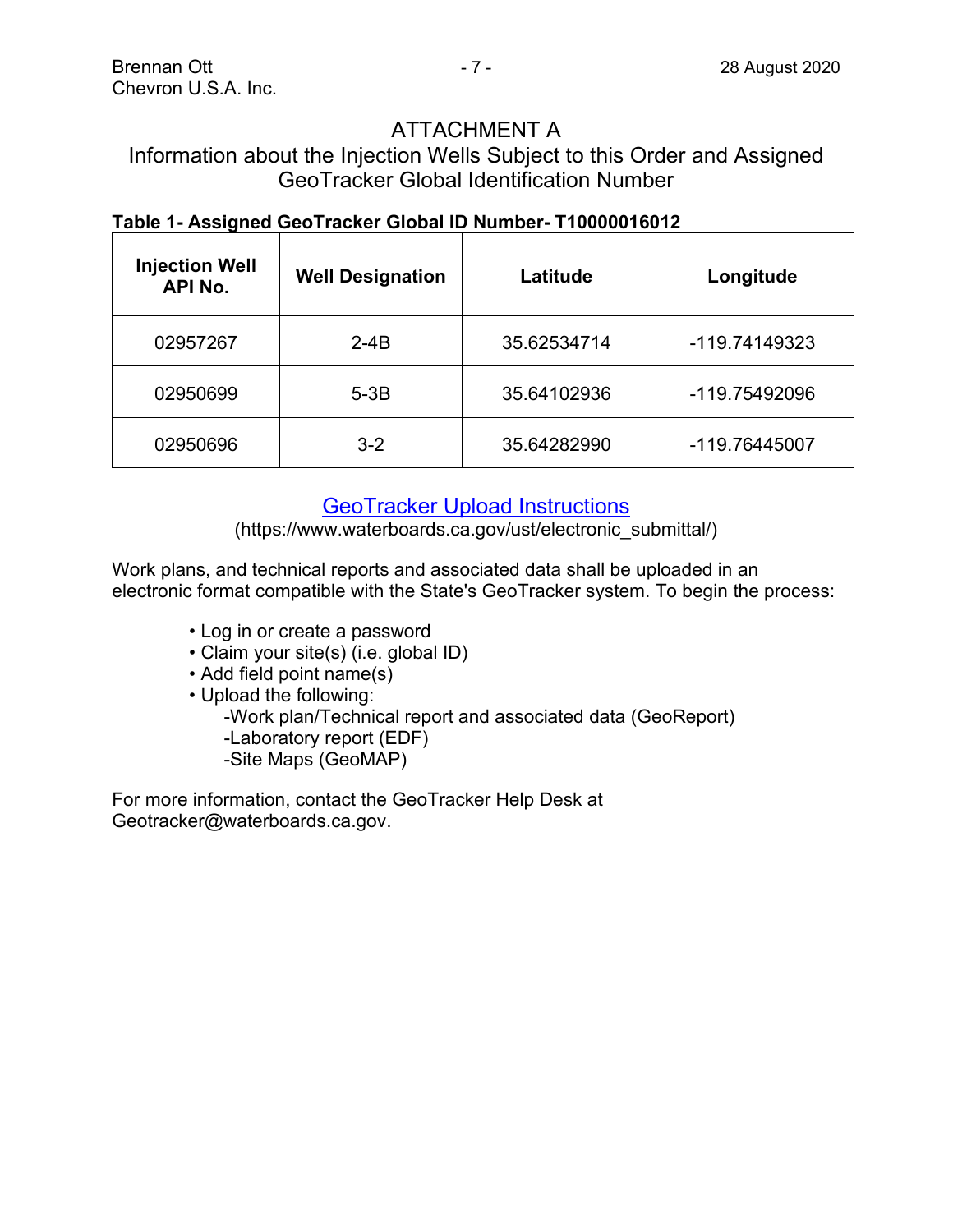## ATTACHMENT B Water Quality Sampling, Analysis, and Reporting

#### **Water Quality Sampling**

All groundwater sampling is to be performed by a qualified person. A qualified person is any person with the knowledge and training in proper sampling methods, chain of custody, and quality assurance/quality control protocols. Any person conducting groundwater sampling, other than personnel from a certified laboratory, shall consult with the certified laboratory to ensure that the sampler understands and follows the proper sampling collection procedures and protocols. All procedures to sample groundwater supply wells shall be consistent with [US EPA Science and Ecosystem](http://www.epa.gov/region04/sesd/fbqstp/Groundwater-Sampling.pdf)  [Support Division Operating Procedure for Groundwater Sampling \(March 2013\)](http://www.epa.gov/region04/sesd/fbqstp/Groundwater-Sampling.pdf)

(www.epa.gov/region04/sesd/fbqstp/Groundwater-Sampling.pdf)

#### **Water Quality Analysis**

Groundwater samples collected from wells and injection zones shall be analyzed by a laboratory certified by the Environmental Laboratory Accreditation Program, using current applicable EPA-approved analytical methods. The methods of analysis and the detection limits used shall be appropriate for the expected concentrations. The analytical method having the lowest method detection limit (MDL) shall be selected from among those methods which would provide valid results in light of any matrix effects or interferences. Analyze samples for the following:

- A. Total dissolved solids
- B. Metals listed in California Code of Regulations, title 22, section 66261.24, subdivision (a)(2)(A)
- C. Benzene, toluene, ethylbenzene, and xylenes
- D. Total petroleum hydrocarbons for crude oil
- E. Polynuclear aromatic hydrocarbons (including acenaphthene, acenaphthylene, anthracene, benzo[a]anthracene, benzo[b]fluoranthene, benzo[k]fluoranthene, benzo[a]pyrene, benzo[g,h,i]perylene, chrysene, dibenzo[a,h]anthracene, fluoranthene, fluorene, indeno[1,2,3-cd]pyrene, naphthalene, phenanthrene, and pyrene)
- F. Radionuclides listed under California Code of Regulations, title 22, Table 64442, which includes Gross Alpha particle activity (excluding radon and uranium), Uranium, Radium-226, and Radium-228.
- G. Methane
- H. Stable oxygen and hydrogen isotopes
- I. Major and minor cations (including sodium, potassium, magnesium, and calcium)
- J. Major and minor anions (including nitrate, chloride, sulfate, alkalinity, and bromide)